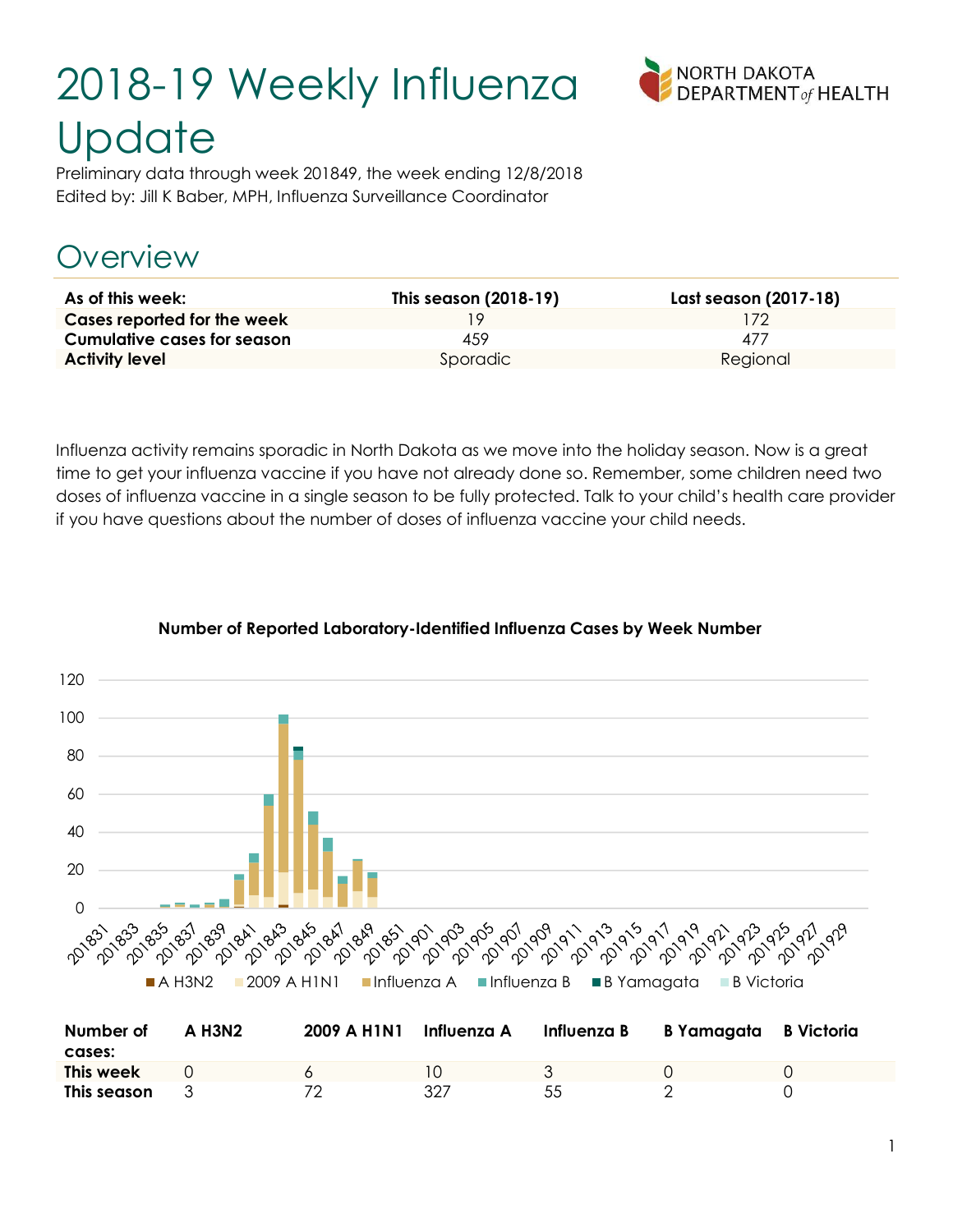Laboratory-confirmed influenza is a reportable disease in North Dakota. Influenza "cases" include people that have tested positive for influenza in a healthcare setting. It does not include people with influenza who did not seek healthcare, or who were diagnosed without a lab test, which is common. The true number of people with influenza in North Dakota is underrepresented, but case data allows us to see where and in what populations influenza is circulating. It also provides context regarding how the current season compares with previous seasons. Find more information about cases on www.ndflu.com.





Cases by County

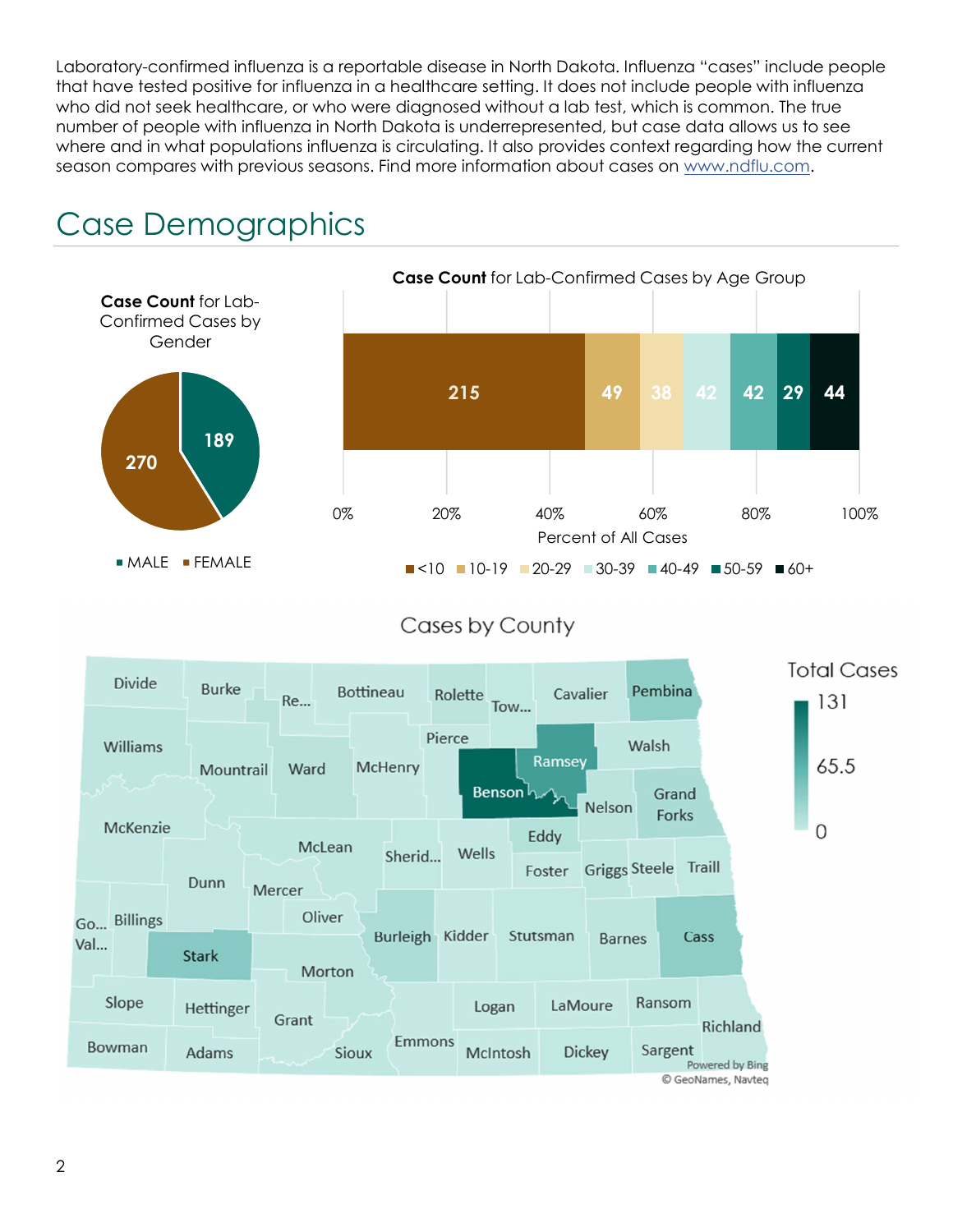# **Outbreaks**

During the influenza season, influenza outbreaks are common anywhere people gather, including schools, child care centers, and health care facilities. Outbreaks of influenza or influenza-like illness may be reported to the NDDoH. The following outbreaks have been reported this season:

| Setting                                               | <b>Number of outbreaks</b> | Identified pathogens                                             |
|-------------------------------------------------------|----------------------------|------------------------------------------------------------------|
| Long Term Care, Basic Care,<br><b>Assisted Living</b> | 3                          | 1 flu A/flu B; 1 rhinovirus/Haemophilus<br>influenzae; 1 unknown |
| <b>Schools</b>                                        | $\Box$                     |                                                                  |
| <b>Child Care Centers</b>                             |                            | influenza A                                                      |

# Surveillance Programs

In addition to case reporting, the NDDoH uses a variety information sources to fully describe of what is happening during the influenza season.

#### **Hospitalizations**

This season, the NDDoH has introduced a new influenza hospitalization surveillance program. Select North Dakota hospitals report the number influenza-related hospitalizations weekly to the NDDoH. Because this surveillance methodology is new, hospitalization numbers this year may not be comparable to previous years.





#### **Deaths**

Data on pneumonia and influenza deaths is obtained from Vital Records and based on the cause of death listed on the death certificate.



Total number of deaths for the season: Pneumonia 139 Influenza 2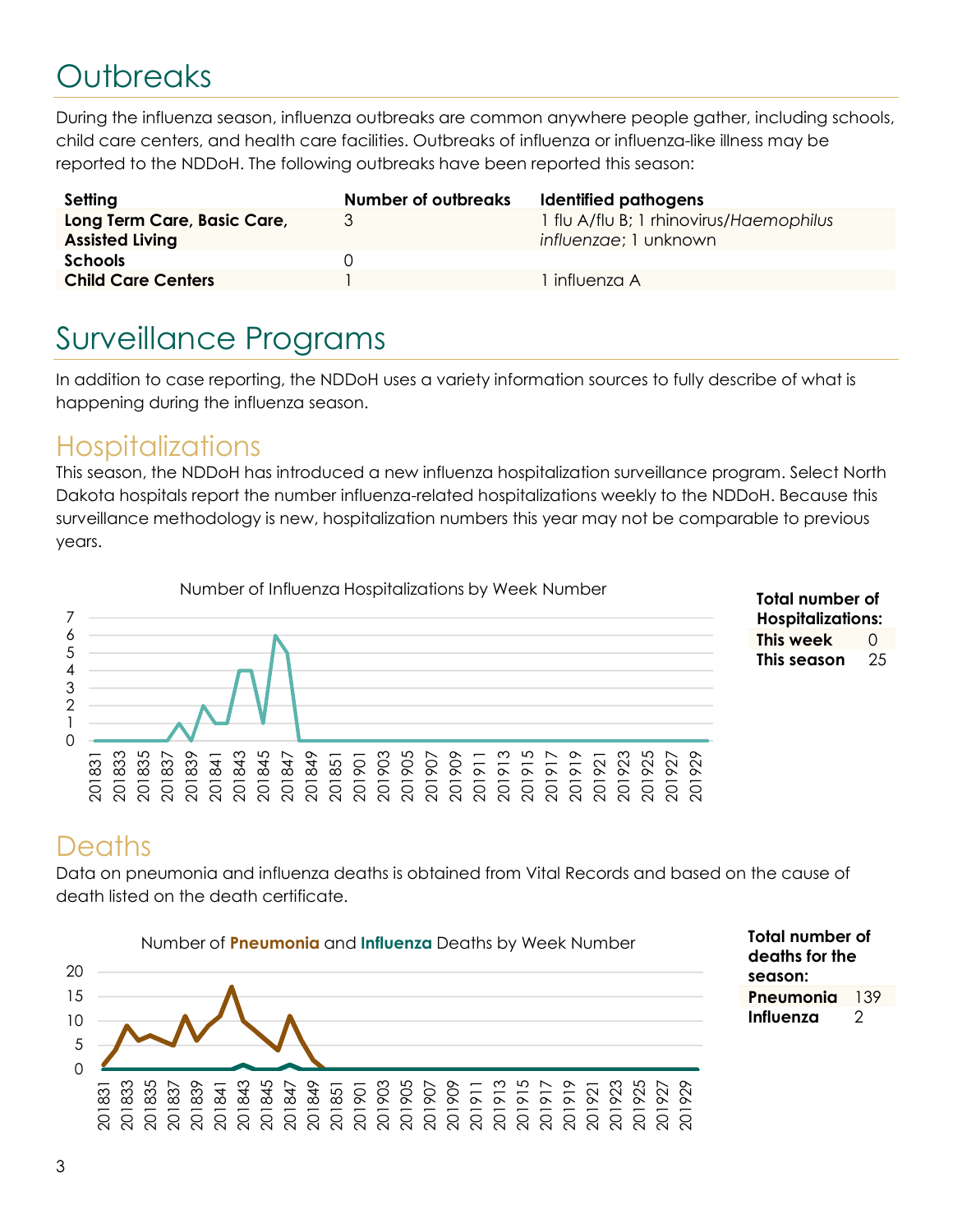#### Outpatient Influenza-like Illness

The NDDoH participates in the national U.S. Outpatient Influenza-like Illness Surveillance Network (ILINet). Data from participating outpatient providers in North Dakota are pooled to create a state-wide estimate for the weekly percent of healthcare visits due to influenza-like illness (ILI). Patients presenting with a fever of 100ºF or greater and a cough and/or sore throat are considered to have ILI. For more information on state and national ILINet data, see FluView Interactive.



Percent of Outpatient Visits Due to Influenza-like Illness by Week, Current and Previous Season

| Week<br><b>Number</b> | <b>Percent ILI</b> | # ILI 0-4<br>age group | # ILI 5-24<br>age group | # ILI 25-49<br>age group | # ILI 50-64<br>age group | # ILI 65+<br>age group | Total #<br>visits |
|-----------------------|--------------------|------------------------|-------------------------|--------------------------|--------------------------|------------------------|-------------------|
| 201846                | 1.16%              |                        | 4                       | 10                       | 4                        |                        | 3270              |
| 201847                | $0.59\%$           |                        |                         |                          |                          |                        | 3050              |
| 201848                | $1.30\%$           | $\overline{2}$         | Ι3                      | 15                       | ⌒                        |                        | 3464              |
| 201849                | 0.84%              | 12                     |                         |                          |                          |                        | 3339              |

### Sentinel Laboratory Data

The NDDoH receives influenza and RSV testing data from participating sentinel laboratories across the state. The total number of positive tests and the total number of tests conducted are reported and used to create a state-wide percent positivity statistic. For influenza, percent positivity of 10% or greater indicates "season level" influenza activity.

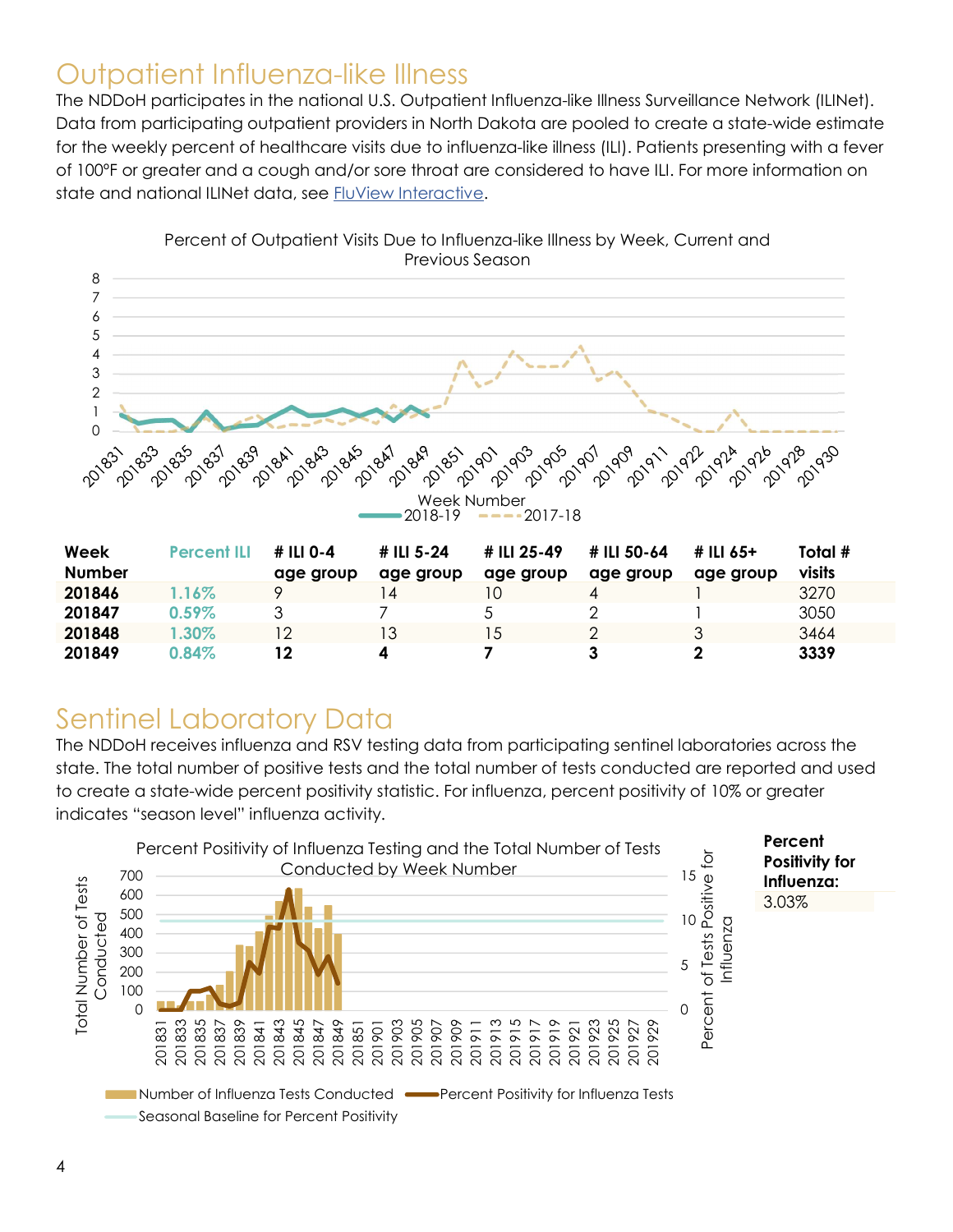

#### School Absenteeism

During the influenza season, increases in school absenteeism data can be used as an early indicator for influenza circulation. The NDDoH received absenteeism data from a majority of schools in the state. Data here include absences for all reasons.



# Multi-season Comparison